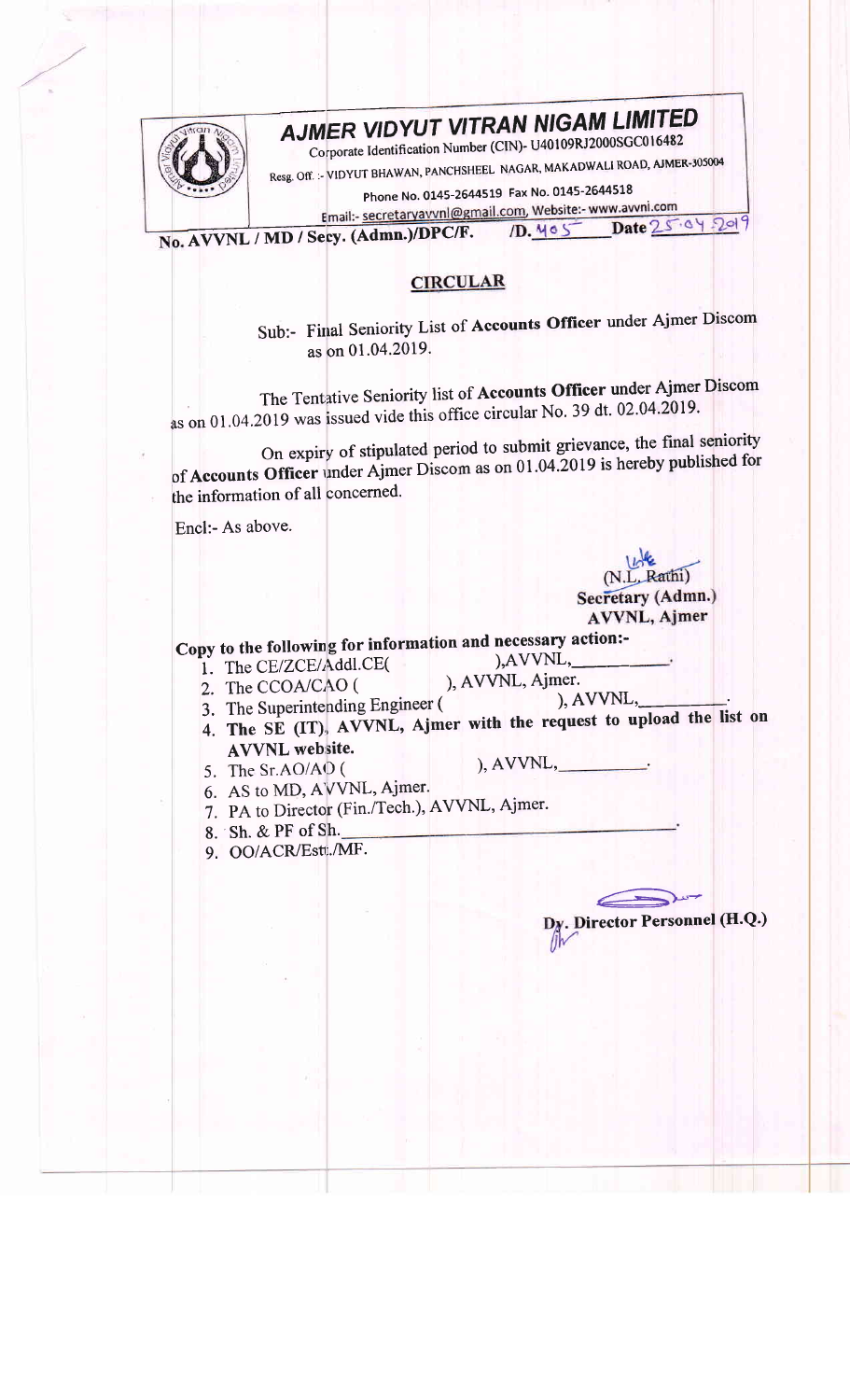AJMER VIDYUT VITRAN NIGAM LIMITED

Final Seniority List of Accounts Officers under Ajmer Discom as on 01.04.2019

|                          | <b>FERGE COMPORTS</b>                   |            |            |                                 |                     |
|--------------------------|-----------------------------------------|------------|------------|---------------------------------|---------------------|
| Snr. No.                 | Name                                    | Categ      | D.O.B.     | Order & Date of Prom./Rectt.    | Remarks             |
|                          | <b>Abdul Salam</b>                      | GEN        | 12.09.1969 | DPC-2014-15                     |                     |
| $\overline{\mathcal{C}}$ | Ashish Sharma                           | <b>GEN</b> | 10.10.1991 | DR O-533 D. 7068 dt. 21.01.2015 |                     |
| 3                        | Surbhi Pareek                           | GEN        | 24.01.1991 | DR O-533 D. 7068 dt. 21.01.2015 |                     |
| 4                        | Jetendra Kumar Meena                    | ST         | 01.08.1987 | DR O-533 D. 7068 dt. 21.01.2015 |                     |
| 47                       | Anil Kr. Kedawat                        | GEN        | 11.06.1973 | DPC-2015-16                     |                     |
| $\circ$                  | D.S.Rathore                             | <b>GEN</b> | 04.08.1971 | DPC-2015-16                     |                     |
| r                        | Mool Chand Meena                        | <b>LS</b>  | 05.01.1960 | DPC-2015-16                     |                     |
| $\infty$                 | Pooja Parmar                            | <b>GEN</b> | 07.08.1978 | DPC-2016-17                     |                     |
| $\circ$                  | Rishi Raj Suman                         | <b>GEN</b> | 30.09.1960 | DPC-2016-17                     |                     |
| $\overline{10}$          | Nathu Lal                               | <b>GEN</b> | 04.06.1967 | DPC-2017-18                     |                     |
|                          | Radhey Shyam Sharma S/o<br>Laxmi Narain | <b>GEN</b> | 15.03.1964 | DPC-2017-18                     |                     |
| 12                       | Gajendra Chhitora                       | <b>GEN</b> | 16.08.1970 | DPC-2018-19                     |                     |
| 13                       | Mohd. Mobin Mansoori                    | <b>GEN</b> | 15.06.1972 | DPC-2018-19                     |                     |
| 14                       | Suresh Menariya                         | <b>GEN</b> | 07.07.1968 | DPC-2018-19                     |                     |
| 15                       | Alok Tiwari                             | <b>GEN</b> | 02.12.1994 | DR O-386D. 2875 dt. 07.09.2018  | Probationer Trainee |
| 16                       | Khushboo Jain                           | <b>GEN</b> | 21.08.1987 | DR O-386D. 2875 dt. 07.09.2018  | Probationer Trainee |
| 17                       | <b>Bharat Rajput</b>                    | <b>GEN</b> | 26.05.1994 | DR O-386D. 2875 dt. 07.09.2018  | Probationer Trainee |
| 18                       | Arpit Bansal                            | <b>GEN</b> | 31.03.1995 | DR O-386D. 2875 dt. 07.09.2018  | Probationer Trainee |

 $\overline{c}$ 

 $M$